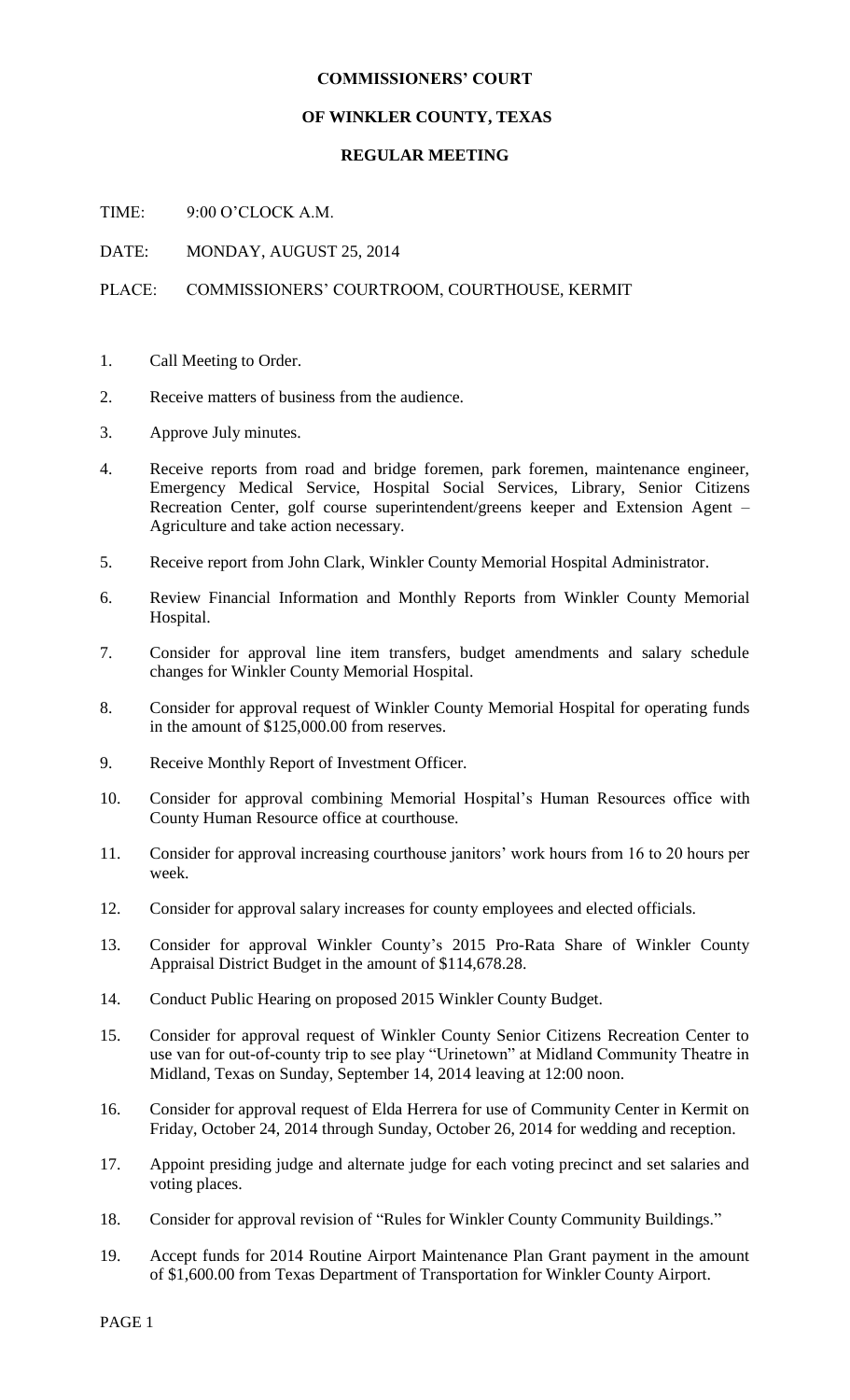- 20. Accept Home Delivered Meal Grant payment in the amount of \$2,901.24 from Texas Department of Agriculture.
- 21. Consider for approval request of Chief Juvenile Probation Officer to purchase In-Car Camera System in the approximate amount of \$4,820.00 from budgeted State Grant A funds.
- 22. Consider for approval request of District Attorney to enter Crane County case information into the Winkler County Odyssey System.
- 23. Consider for approval Agreement between West Texas Centers and Winkler County Commissioners' Court for the period of September 1, 2014 through August 31, 2015.
- 24. Consider for approval Vendor Agreement between Winkler County and Area Agency on Aging of the Permian Basin Regional Planning Commission for home delivered meals for the period of October 1, 2014 to September 30, 2015.
- 25. Consider for approval Extended Warranty Agreement between Winkler County and Guardian Security Solutions, LC for security equipment warranty for the period of September 10, 2014 to October 10, 2015 and payment in the amount of \$1,118.90 from budgeted funds.
- 26. Consider for approval service contract agreement between Winkler County and Total Office Solution of West Texas and payment in the amount of \$1,080.00 from budgeted funds for the following:
	- a. Xerox/CopyCentre C123/C128 at Wink Library for the period of July 15, 2014 to July 14, 2015 - \$540.00; and
	- b. Xerox/CopyCentre C123/C128 at Kermit Library for the period of July 15, 2014 to July 14, 2015 – 540.00
- 27. Consider for approval Contract and Agreement for Detention of Juvenile Offenders between Winkler County and Taylor County for the period of October 1, 2014 to September 30, 2015.
- 28. Consider for approval Contract for Non-Secure Residential Services for Juvenile Offenders between Winkler County and Randall County for the period of October 1, 2014 to September 30, 2015.
- 29. Consider for approval Contract for Detention Services and Contract for Secure Residential Services between Winkler County and Randall County for the period of October 1, 2014 to September 30, 2015.
- 30. Consider for approval Contract for Residential Services between Winkler County and Concho Valley Home for Girls, Inc. for the period of September 1, 2014 to August 31, 2015.
- 31. Consider for approval purchase of three (3) Stryker stair chairs in the amount of \$8,745.30 for Winkler County Emergency Medical Service from budgeted funds.
- 32. Consider for approval amendment of policy for payment of overtime to Road and Bridge personnel when transporting first response vehicles.
- 33. Consider for approval payment in the amount of \$30,000.00 to Level 5 Architecture for Preliminary and Schematic Design Services.
- 34. Consider for approval payment in the amount of \$866.58 to the Seventh Administrative Judicial Region of Texas for county's share of expenses from budgeted funds.